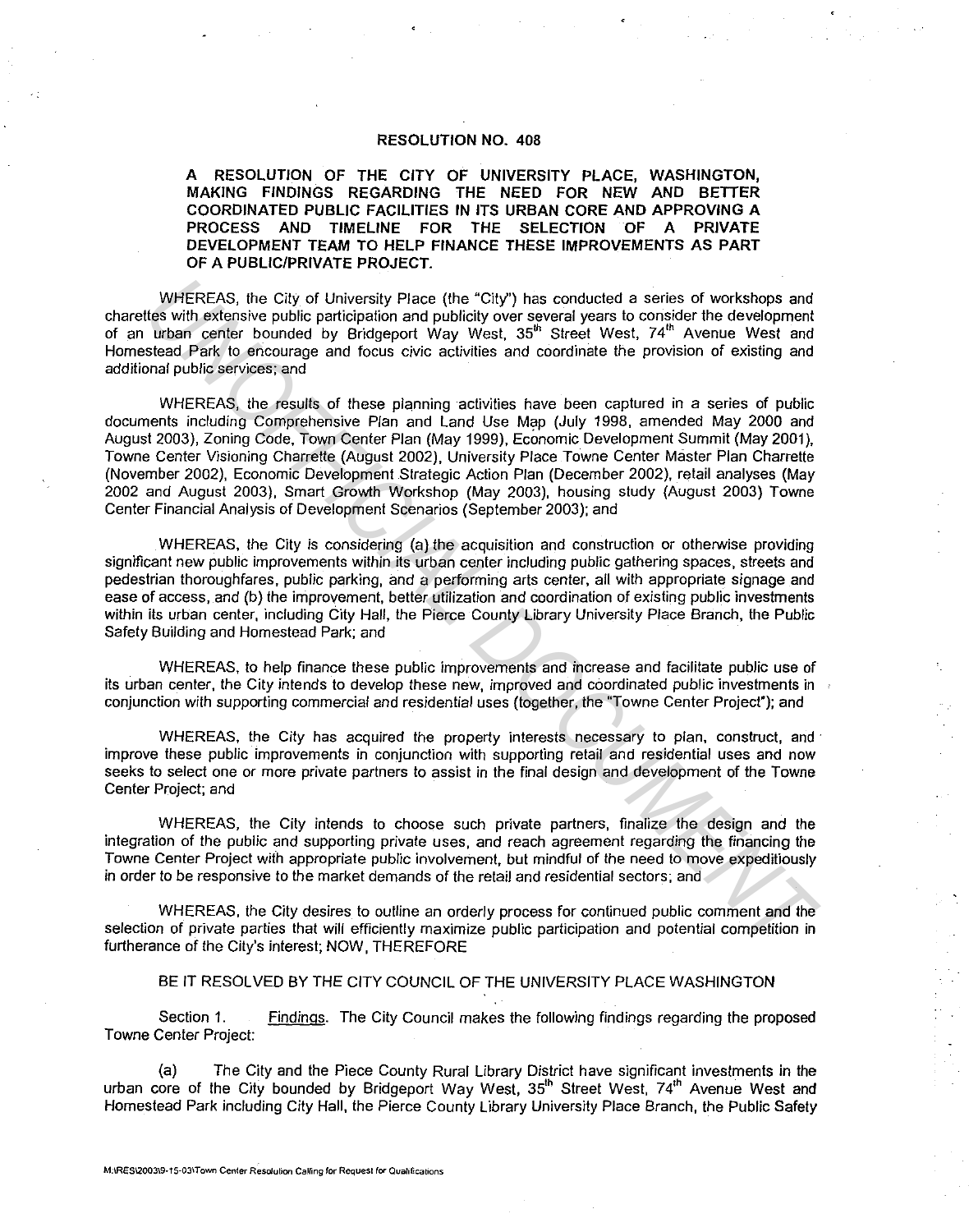Building and Homestead Park, and yet these improvements are not functionally integrated, do not provide a focus or meaningful opportunity for civic events or citizen mingling, do not efficiently use the land and air space within the urban core, do not encourage supporting commercial and residential uses, and thus limit the opportunity for creating a vital, civic center for the City.

(b) Through an extensive series of workshops and charettes, with significant public involvement and discussion, the City has determined that with careful urban design and strategic public investment, the City can transform the urban center and geographic hub of the City into a civic center which will facilitate public mingling, events and activities, enhance the efficient delivery of public services, increase public safety, stimulate private investment and deepen the City's tax base.

(c) The proposed public improvements cannot be financed and cannot realize their functional potential without supporting private retail and residential investment and activity, and such private investment provides a critical opportunity to share the land and construction costs of the public improvements and more fully and efficiently use the land and air rights of the property comprising the proposed Towne Center Project.

( d) The City is committed to selecting one or more private developers to assist it in this project through a public process, but it is necessary to move expeditiously to select such a development team and to commence negotiations given the competitive nature of the retail and residential marketplace.

(e) The City has made contact over a lengthy period of time with regional and national developers regarding the potential of the proposed project, and especially given the relative weakness of the current economy, the City has discovered limited but significant interest in such a proposed development. The City believes that selecting a preferred developer with appropriate experience and financial wherewithal with whom to commence serious discussion and negotiations regarding the Towne Center Project is critical to the project's success.

Section 2. Development and Design Process. The City's Comprehensive Plan has been recently amended to encourage the creation of an urban mixed-use neighborhood in Towne Center that is intended to create an integrated residential, retail, park, public open space. and civic development that can be enhanced over time through public and private investment. The Towne Center Project will require that the City's Zoning Code be amended and that Towne Center Design Standards and a Towne Center EIS be approved. These amendments and approvals should be completed in' coordination with the selection of a developer team and final design of the Towne Center Project. The Council hereby approves the tentative schedule attached hereto as Exhibit A to ensure the timely coordination of these various activities. The dates and times identified on Exhibit A are subject to change as permitted by applicable law. vestment, the City can terms for the ution center and geographic hub of the City into a civilizeration the unit<br>place with the City into a civilizer section of the City into a civilizer section of the City into a civilizer

## Section 3. Developer Selection Process.

(a) The City Manager is hereby authorized to solicit proposals from commercial developers interested in working with the City on the Towne Center Project. In order to select the developer(s) best able to meet the needs of the City and support its proposed public improvements, the proposals should contain the following: (i) identification of a housing partner (or an expedited process for selecting such a partner) who would construct and sell or lease approximately 450 to 500 units of residential housing as part of the Towne Center Project; (ii) how the commercial developer would design, finance the construction, and lease a commercial complex of approximately 275,000 to 300,000 square feet of leasable retail space which is fully integrated with the public and housing aspects of the Towne Center Project; (iii) a financial statement and commitment letter or bank reference demonstrating the financial capacity of the development team to complete the commercial and housing components of the Towne Center Project; (iv) a schematic design consistent with City work to date depicting the integration of the commercial and housing components of the Towne Center Project in support of the public portions of the joint project, including parking, City Hall, the Public Safety Building, public meeting spaces, pedestrian corridors, streets, the Pierce County Library University Place Branch and Homestead Park, on all or a part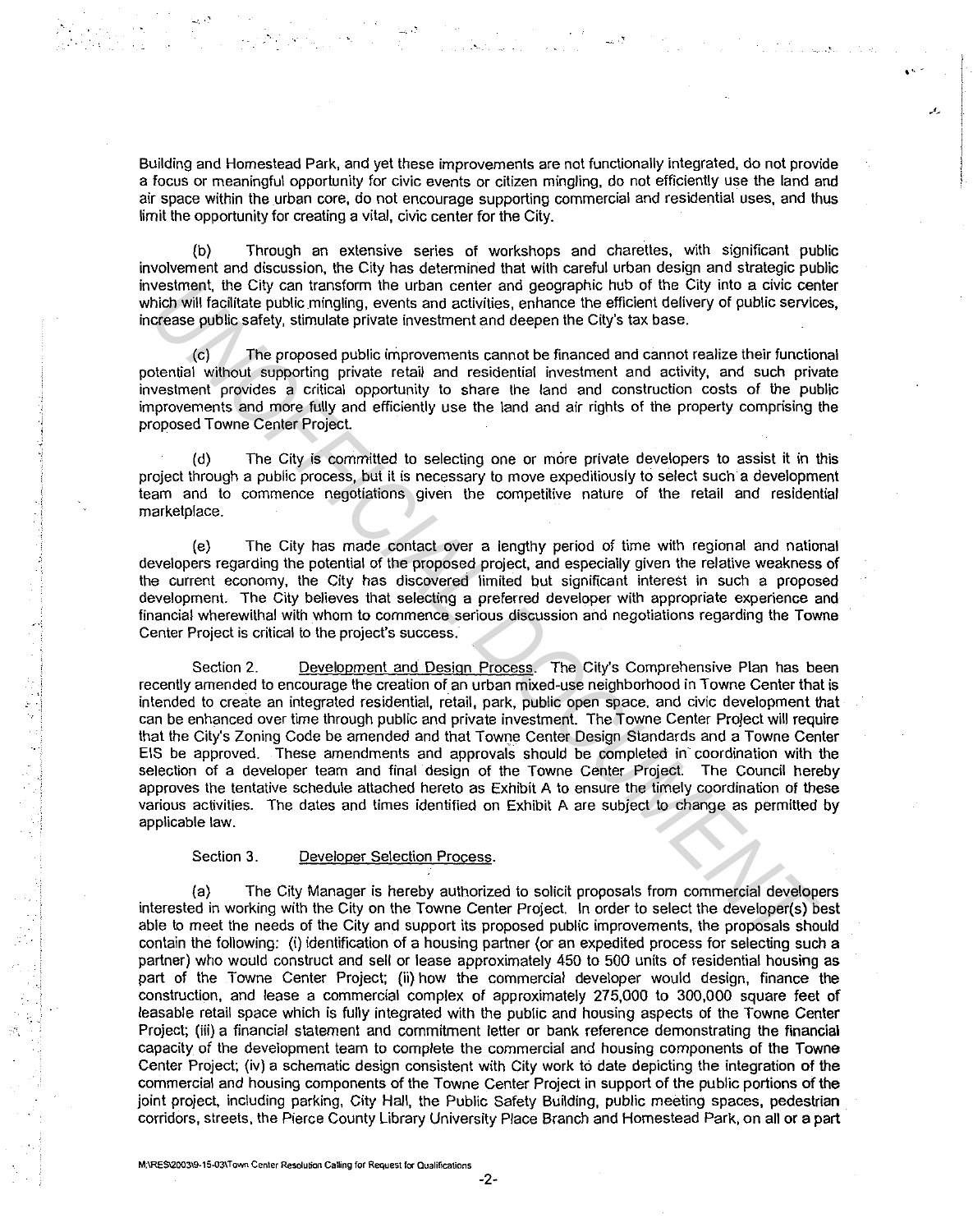of the proposed site; (v) the allocation of ownership and construction, operation and maintenance responsibility among the commercial developer, the housing developer and the City for the public and private portions of the joint project; and (vi) a proposed timeline for development.

(b) The City Manager shall request that proposals be submitted within approximately 25 days of passage of this resolution, and the City Manager shall ·use his best efforts to evaluate the proposals and submit a recommendation to the City Council for the selection of a preferred developer team and alternatives, if available, on or about November 10, 2003. The City Council would expect to take action on that date to approve the selection of a preferred developer team (the "Developer") and authorize the City Manager to commence exclusive negotiations with the Developer leading to a developer agreement or agreements (the "Agreement") which will identify the respective roles and responsibilities of the parties with regard to all aspects of the Towne Center Project. As part of the negotiation process, the City would expect the Developer to participate in one or more public meetings at which the design aspects of the Project are discussed and public comment is received. The Agreement will identify those portions of the City's property or interests in such property that, consistent with the final design of the Towne Center Project, may be surplus to the public needs of the City and thus be available as part of the Agreement to be sold to the Developer for a negotiated price. The City Council would expect to consider finding this identified property or interests in property surplus to the City's rieeds at the time that it considers the final negotiated Agreement with the Developer. Manager to commence exclusive negotiations with the Developer leading to a developer agreements (the Agreement) which will lidentify the respective roles and responsibilities of the participate of the Towne Center Project.

Section 4. Effective Date. This resolution shall become effective immediately after its adoption and signature by the Mayor.

PASSED BY THE CITY COUNCIL ON SEPTEMBER 15, 2003.

**ATTEST:** 

Catrina Craig, City Clerk

**Approved as to Form:** 

Timothy X. Sullivan, City Attorney <sup>~</sup>*,!*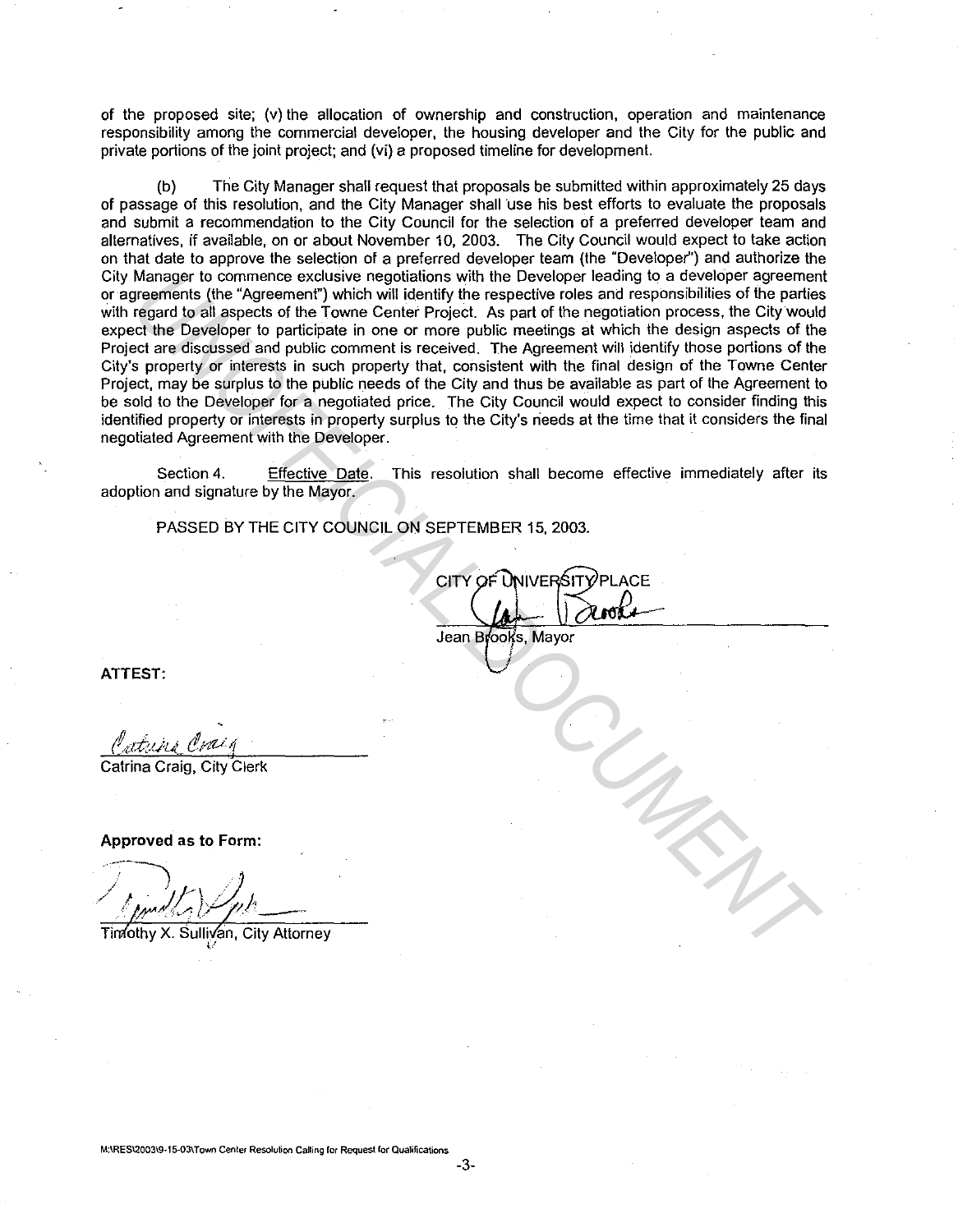## **EXHIBIT A**

لأستقد

ر ان که نم

 $\sim$ 

;.

| <b>DATE</b>                   | <b>TENATIVE SCHEDULE</b>                                                                                                                         |
|-------------------------------|--------------------------------------------------------------------------------------------------------------------------------------------------|
| Monday, September 15, 2003    | City Council Meeting - Public Hearing<br>Towne Center Meeting #1<br>Resolution consideration to issue RFQ                                        |
|                               |                                                                                                                                                  |
| Wednesday, September 17, 2003 | <b>Planning Commission</b><br>Towne Center Overlay Zone Design Standards Visioning                                                               |
| Friday, September 19, 2003    | <b>Issue RFQ</b>                                                                                                                                 |
| Monday, September 29, 2003    | Towne Center Neighborhood Meeting                                                                                                                |
| Wednesday, October 1, 2003    | Planning Commission<br>Towne Center Overlay Zone Design Standards                                                                                |
| Thursday, October 2, 2003     | Towne Center Neighborhood Meeting                                                                                                                |
| Monday, October 6, 2003       | <b>City Council Meeting</b><br>Zoning Code Amendments consideration                                                                              |
| Tuesday, October 7, 2003      | Towne Center Neighborhood Meeting                                                                                                                |
| Thursday, October 9, 2003     | Towne Center Neighborhood Meeting                                                                                                                |
| Monday, October 13, 2003      | <b>Towne Center RFQ Due</b><br><b>Issue Draft Towne Center EIS</b>                                                                               |
| Wednesday, October 15, 2003   | Planning Commission - Public Hearing<br>Towne Center Overlay Zone Design Standards                                                               |
| Thursday, November 6, 2003    | <b>Planning Commission</b><br>Recommendation to City Council<br>Towne Center Overlay Zone Design Standards                                       |
| Monday, November 10, 2003     | <b>City Council Meeting</b><br>Towne Center Meeting #2<br><b>Developer Selection</b>                                                             |
| Tuesday, November 18, 2003    | <b>City Council Meeting</b><br>Towne Center Meeting #3<br>Developer Presentation - Proposal & Team<br>Towne Center Overlay Zone Design Standards |
| Wednesday, November 26, 2003  | <b>Issue Final EIS</b>                                                                                                                           |
| Monday, December 1, 2003      | <b>City Council Meeting</b>                                                                                                                      |

**M:\RES\200319· 15-03\Town Center Resolulion Calling for Request for Oualilicahons** 

.. •

-4-

 $\mathcal{L}$